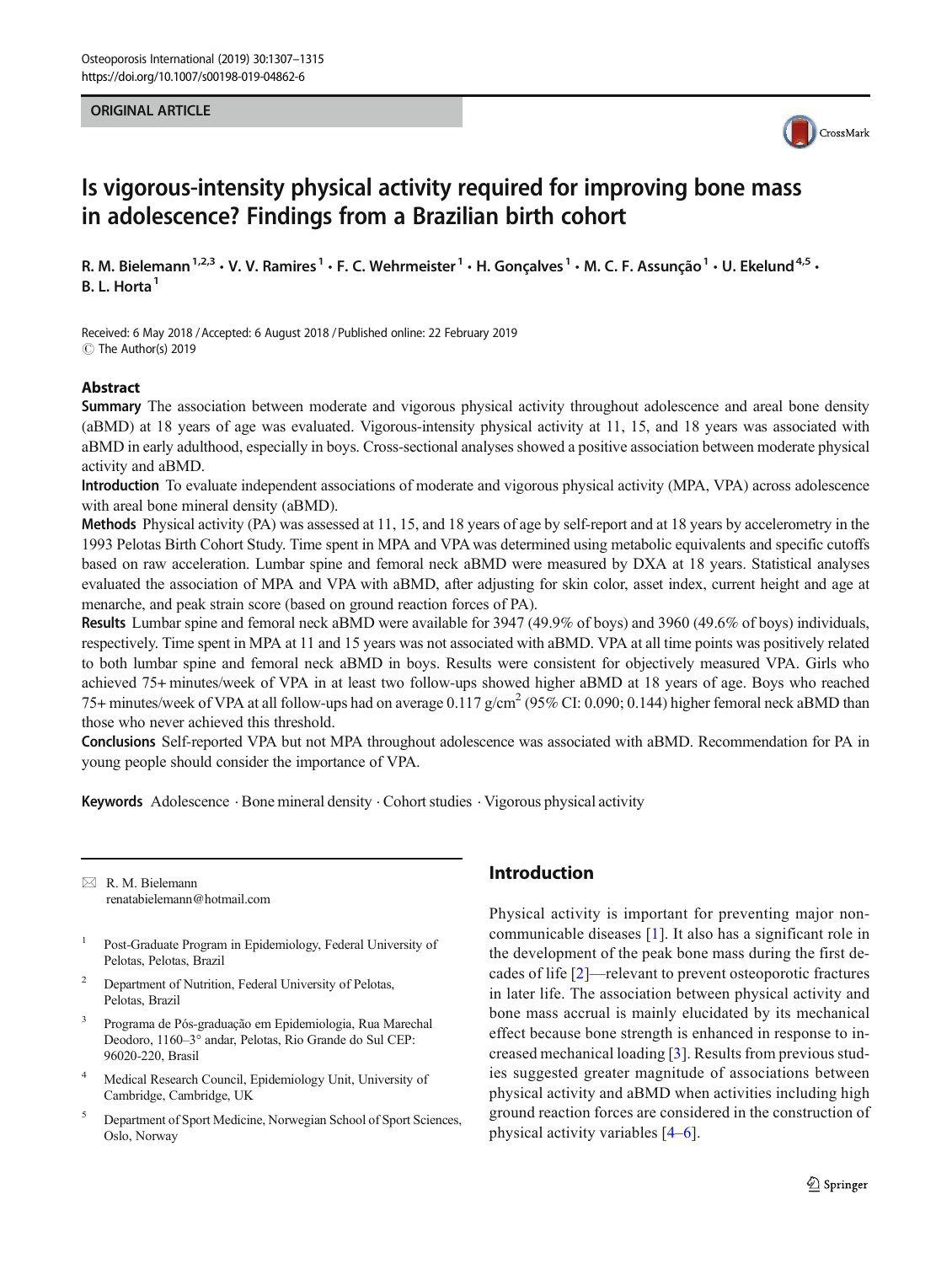A previous study performed with the 1993 Pelotas Birth Cohort observed similar magnitude of the association between physical activity and bone density according to inclusion of peak strain score, as proposed by Groothausen [\[7](#page-8-0)], though coefficients for variables constructed with peak strain score were slightly higher [[8\]](#page-8-0). This draws attention to other mechanisms involved in such association that could be related to other characteristics of physical activity, such as its intensity.

Physical activity has several additional physiological effects related to increase on aBMD, such as decrease in proinflammatory cytokines [\[9](#page-8-0)] and increase in substances such as nitric oxide and insulin-like growth factor 1 (IGF-1) [\[10](#page-8-0), [11\]](#page-8-0). Vigorous-intensity physical activity is particularly important [\[12](#page-8-0)–[15\]](#page-8-0) to decrease osteoclastic activation and increase osteoblastic activation [\[3,](#page-7-0) [16](#page-8-0), [17](#page-8-0)]. Thus, beyond mechanical stress related to impact on bones promoted by physical activity, other physiological aspects related to the intensity of physical activity may be important in bone mass accrual. Accordingly, the intensity of physical activity may be as important as its impact in the association with bone mass—this is not highlighted in current guidelines [\[18](#page-8-0)].

Thus, this study aimed at assessing the association between physical activity accumulated during adolescence and areal bone mineral density (aBMD) at age 18, with focus in the independent associations of moderate- and vigorousintensity physical activities.

## Methods

This study was carried out with participants belonging to the 1993 Pelotas (Brazil) Birth Cohort. Pelotas is a southern Brazilian city with  $\sim$  330,000 inhabitants. In 1993, all maternity hospitals were visited daily and all live-born whose mothers lived in the urban area of the city  $(N = 5249$ —only 16 refusals) were included in the cohort. This study used information from three follow-up visits of the cohort, when participants were 11, 15, and 18 years of age—these follow-ups aimed to locate all participants of the cohort. All phases of the 1993 Pelotas Birth Cohort Study obtained approval by the Ethics Committee in Research of the Faculty of Medicine at Federal University of Pelotas and written informed consent was obtained from parents or guardians or from participants themselves (in the last follow-up). More details on the methodology of these studies have been published elsewhere [\[19](#page-8-0)–[21\]](#page-8-0).

We used several strategies to locate the participants (household visits based on the most recent address reported, information obtained during a school census, hospital records, city census, etc.). After locating study participants, at 11 and 15 years, a household visit was performed by trained interviewers using a standardized and pretested questionnaire containing questions about several health-related topics. At 15 years, individuals were also invited to visit the Epidemiologic Research Center to perform anthropometric measurements and spirometry, and to donate a blood sample. At 18 years, participants also visited the Epidemiologic Research Center for clinical exams and an extensive lifestyle interview.

Areal bone mineral density—a $BMD$ — $(g/cm<sup>2</sup>)$  was measured at 18 years of age at each femoral neck and at the lumbar spine  $(L1-L4)$  by dual-energy x-ray absorptiometry  $(DXA)$ (Lunar Prodigy Advance, GE, Germany). Pregnant or suspected pregnant girls, subjects weighing more than 120 kg, or those with metal plates/screws inside the body or metal pieces (piercings, rings, or bracelets) that could not be removed were excluded of DXA scan. The DXA machine was calibrated daily before each session according to manufacturer recommendation. Concerning the information of femoral neck aBMD, we analyzed the average of both right and left sides.

At 11- and 15-year follow-ups, physical activity was measured using a list of activities, making inferences about the type of physical activity, besides the time spent in each activity and the way adolescents travel to/from school [\[22\]](#page-8-0). The instrument used at 11 years included the following activities: outdoor soccer, indoor football, athletics, basketball, dance, gymnastics, martial arts, swimming, volleyball, tennis, handball, trapper, and playing bat. Participants also had the opportunity to report additional activities not listed. At 15 years, handball, trapper, and playing bat were removed from the list, whereas we included walking, weight lifting, and fitness training. At 15 years, handball, trapper, and playing bat were replaced with walking, weight lifting, and fitness training. At the 18-year follow-up, adolescents were interviewed using the leisure-time and commuting sections from the International Physical Activity Questionnaire (IPAQ long version) $[23]$  $[23]$  $[23]$ . Physical activity at each time point was estimated by multiplying frequency by duration for both leisure-time and commuting domains.

Activities reported at 11 and 15 years provided metabolic equivalents (METs) based on the compendium of physical activity for adolescents, proposed by Ridley, et al. [\[24](#page-8-0)]. As the compendium of physical activity for adolescents describes three different MET alternatives for each modality, the average of these was used when estimating METs for each activity. Weight lifting would be classified as light intensity activity according to the protocol used and with the compendium. However, in this case, MET was attributable according to the compendium for adults  $[25]$  $[25]$ . We used the same procedure for the classification of transport activities. At 18 years, physical activities were classified in moderate or vigorous intensities according to the IPAQ guide for processing and analyzing data ([www.ipaq.ki.se\)](http://www.ipaq.ki.se). Thereafter, leisure-time and commuting activities were classified as moderate and vigorous intensity (< 3.0 METs = light; 3.0 a 6.0 METs = moderate  $e > 6.0$  $METs = vigorous)$  as proposed by Pate et al. [\[26](#page-8-0)].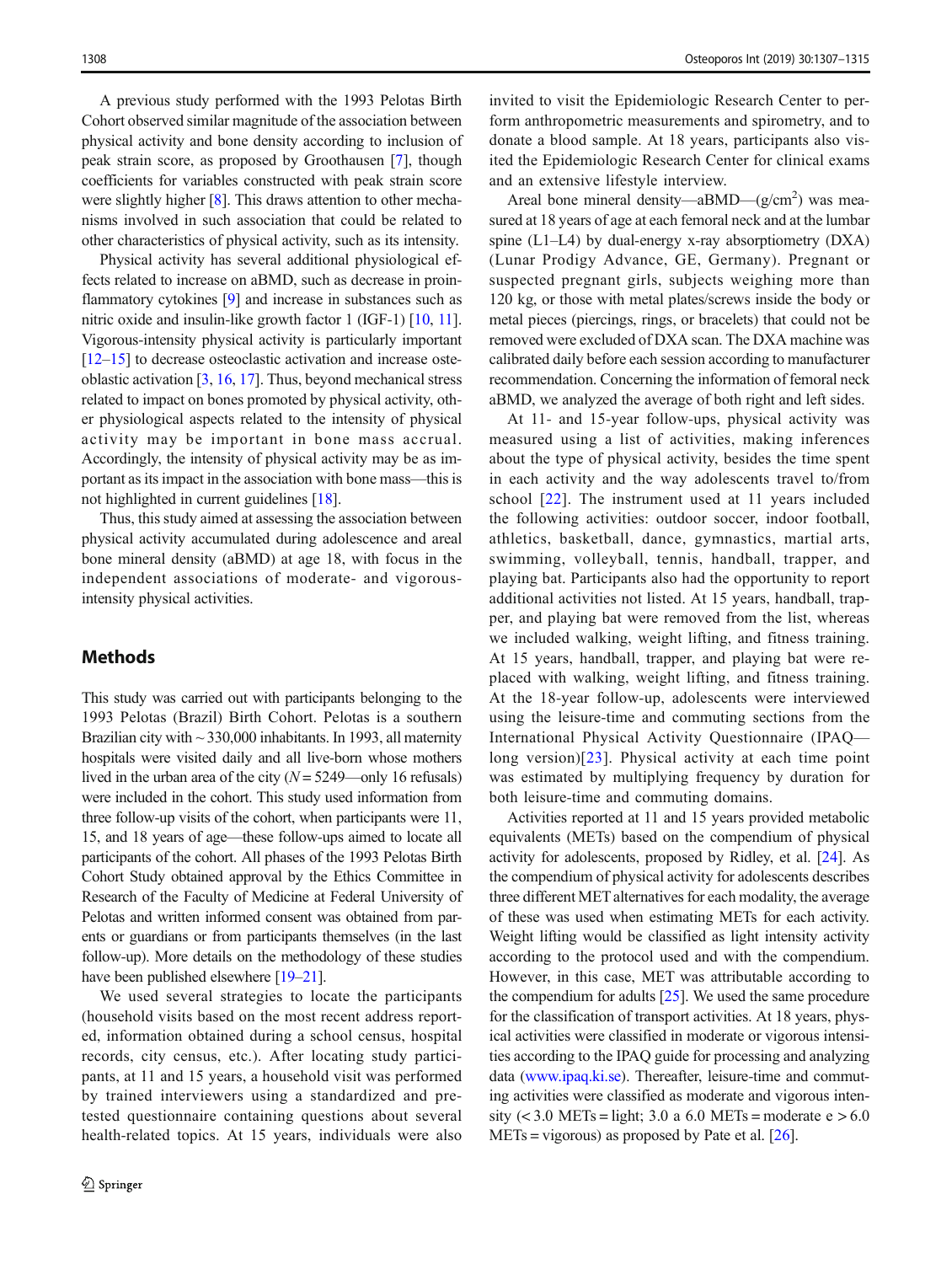After classifying the activities according to intensity, two variables related to weekly time of moderate- and vigorousintensity physical activity for each follow-up were generated: (i) tertiles of moderate and vigorous PA at 11, 15, and 18 years; (ii) moderate and vigorous PA trajectories, based on the following cutoff points:  $\geq 150$  and  $\geq 75$  min per week of moderate or vigorous PA practice, respectively. Such thresholds to moderate (150 min/w) and vigorous (75 min/w) intensity physical activity were defined based on a minimal energy expenditure of 13 MET-hours per week which is equivalent to walking 150 min/week at a 4-mile/hour pace or 75 min/ week at a 6-mile/hour pace, respectively, as shown in a previous publication [[27](#page-8-0)]. A four-category variable was created according to classification based on the thresholds above, at each specific time point: never, once, twice, and always active.

To investigate if the association of physical activity intensity with aBMD is independent of the impact, physical activity at 11 and 15 years of age was also assessed using the peak strain score purposed by Groothausen [[7](#page-8-0)]. Physical activities with ground reaction forces of less than one time the body weight such as cycling and swimming have a peak score of 0; activities with peak score between one and two times the body weight—weight-bearing activities such as jogging, walking, and dancing—have a peak score of 1; activities with ground reaction forces between two and four times the body weight—including sprinting and turning actions such as tennis, aerobics, and soccer have a peak score of 2; activities including jumping actions with ground reaction forces greater than four times the body weight such as basketball and gymnastics have the peak score 3. The peak scores of each activity were summed independently at each age.

At 18 years old, physical activity was also measured objectively using the accelerometer (GENEActiv ActivInsight, Kimbolton, UK). This device registers physical activity in three axes and expresses the measure in gravity acceleration  $(1000 \text{ mg} = 1 \text{ g} = 9.81 \text{ m/s}^2)$ . Adolescents were asked to wear the device in the non-dominant wrist, during all day and night, including when having a shower and performing other water activities (e.g., swimming, washing the dishes). The period of use varied from 4 to 7 days, including one weekend day. Data recording was based in a 5-s "epoch" and a sample frequency (85.7 Hz).

Data were processed in GENEActiv software and analyzed using the R-package GGRI [\(https://cran.r-project.org/web/](https://cran.r-project.org/web/packages/GGIR/vignettes/GGIR.html#citing-ggir) [packages/GGIR/vignettes/GGIR.html#citing-ggir](https://cran.r-project.org/web/packages/GGIR/vignettes/GGIR.html#citing-ggir)).

Procedures in the accelerometry analyses were made according to previous publications [[28,](#page-8-0) [29](#page-8-0)]. Detailed signal processing included: verification of sensor calibration error (using local gravity as reference), detection of sustained abnormally high values, non-wear detection, exclusion of the first 10 and last 20 h of the measurement. Data was imputed for periods with invalid data and the average of similar time points on different days of the measurement was used. Valid data were present for every 15-min period in a 24-h cycle. Time (minutes/day) spent in moderate and vigorous physical activities were calculated in 5-min bouts using thresholds of 100 mg and 400 mg, respectively [\[30\]](#page-8-0).

Other variables considered as possible confounders were: sex, skin color, age at menarche, and household assets index at 11 years (based on the ownership of self-reported household goods—obtained through factor analysis [[31](#page-8-0)]. Standing height at 18 years was measured to the nearest 1 mm with barefooted subjects using a wooden stadiometer.

Statistical analyses were performed with Stata 12 software (StataCorp, College Station, TX, USA). The analyses were stratified by sex since potential effect modification was considered when the  $p$  value for the interaction term was 0.2. We used Student's t test to compare the lumbar spine and femoral neck BMD between boys and girls. The linear relationship between time spent in moderate and vigorous physical activity and peak strain score was investigated using Spearman's rank correlation coefficient. Moderate and vigorous intensity physical activity at each follow-up was stratified into tertiles in all analyses. The relationship between our variables in their continuous form is not linear and the use of tertiles allows observation of a dose-response relationship between our exposures and outcomes. We also evaluated the association of the accumulation of self-reported moderate and vigorous intensity physical activity with aBMD. Estimates were adjusted for sex, skin color, age at menarche, household assets index, height (because body size is highly correlated to bone mass), and also for peak strain score using linear regressions. The significance level was set at 5%.

#### Results

A total of 4106 adolescents from the 1993 Pelotas Birth Cohort were interviewed at 18 years (follow-up rate: 81.4%, including the 169 known deaths). DXA scans were obtained in 3947 (49.9% of boys) and 3960 (49.6% of boys) individuals for lumbar spine and femoral neck aBMD, respectively (96.1% and 96.4% from the total interviewed). Coefficient of variation for lumbar spine aBMD was 11.0% in boys and 11.2% in girls and for femoral neck aBMD it was 13.4% and 12.6% in boys and girls, respectively.

Table [1](#page-3-0) shows characteristics of the adolescents, stratified by sex. Around 64% of the adolescents were whites and girls were more likely to achieve at least 150 min/week in moderate-intensity physical activity at the first two followups during the adolescence. On the other hand, around half of the boys achieved  $\geq$  75 min/week in vigorous intensity physical activity at each time point whereas prevalence of girls who reached this cutoff point ranged from 8.5% at 15 years to 20.8% at 18 years of age. Peak strain score was higher at age 11 than at 15 years and higher among boys than in girls.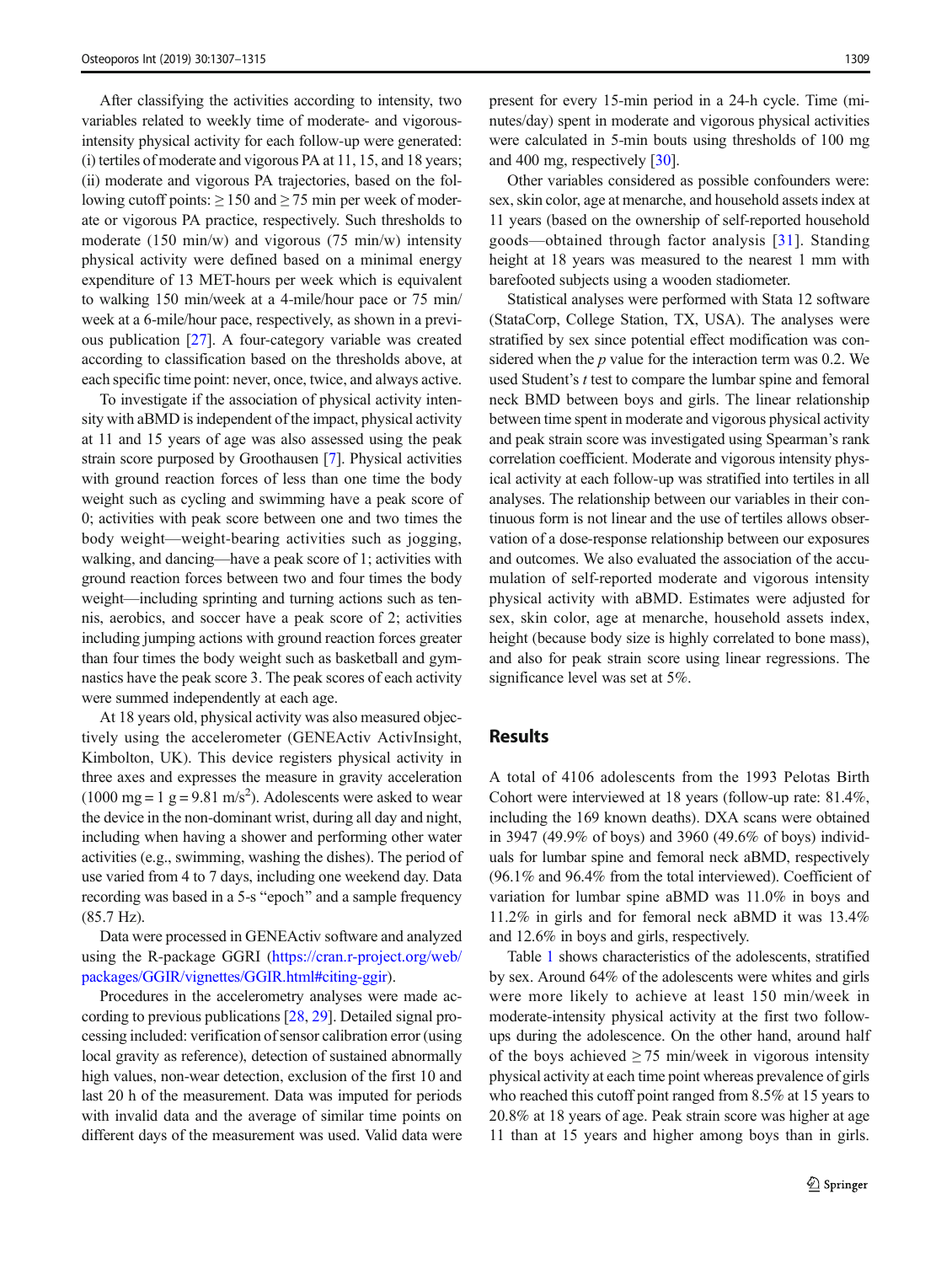<span id="page-3-0"></span>Table 1 Characteristics from adolescents belonging to the 1993 Pelotas Birth Cohort with DXA scans at 18 years of age

|                                           | <b>Boys</b>  |            | Girls            |            |
|-------------------------------------------|--------------|------------|------------------|------------|
|                                           | $\mathcal N$ | $\%$       | $\boldsymbol{N}$ | $\%$       |
| Skin color                                |              |            |                  |            |
| White                                     | 1219         | 64.6       | 1307             | 63.8       |
| <b>Black</b>                              | 278          | 14.7       | 290              | 14.2       |
| <b>Brown</b>                              | 314          | 16.7       | 383              | 18.7       |
| Yellow/indigenous                         | 75           | 4.0        | 68               | 3.3        |
| $\geq$ 150 min/week of moderate PA        |              |            |                  |            |
| 11 years                                  | 1038         | 48.7       | 1259             | 57.7       |
| 15 years                                  | 860          | 40.7       | 1145             | 51.8       |
| 18 years (self-reported)                  | 1517         | 75.3       | 1327             | 63.5       |
| $\geq$ 75 min/week of vigorous PA         |              |            |                  |            |
| 11 years                                  | 1015         | 47.7       | 278              | 12.7       |
| 15 years                                  | 1098         | 51.9       | 188              | 8.5        |
| 18 years (self-reported)                  | 990          | 49.3       | 434              | 20.8       |
| Peak strain score at 11 years [mean (SD)] | 1856         | 4.09(3.24) | 1895             | 3.26(3.15) |
| Peak strain score at 15 years [mean (SD)] | 1862         | 3.01(2.37) | 1961             | 2.00(2.34) |
| LSaBMD at 18 years $(g/cm^2)$ [mean (SD)] | 1969         | 1.18(0.13) | 1978             | 1.16(0.13) |
| FNaBMD at 18 years $(g/cm^2)$ [mean (SD)] | 1965         | 1.19(0.16) | 1995             | 1.03(0.13) |

PA physical activity, LSaBMD lumbar spine areal bone mineral density, FNaBMD femoral neck areal bone mineral density

Lumbar spine and femoral neck aBMD was statistically higher in boys and girls.

Correlation coefficients between self-reported time spent in moderate or vigorous intensity physical activity and peak strain score at 11 and 15 years of age are shown in Table 2. At 11 years, moderate or vigorous physical activity showed similar correlation coefficients with peak strain score. However, at 15 years of age, the correlation coefficient between time spent in vigorous physical activity and peak strain score was higher (rho =  $0.57$ ) than that for moderate intensity

Table 2 Spearman's correlation coefficients between peak strain score and time spent in moderate- and vigorous-intensity physical activity at 11 and 15 years of age in adolescents belonging to the 1993 Pelotas Birth Cohort, stratified by sex

|             | Moderate<br>physical activity | <b>Vigorous</b><br>physical activity |
|-------------|-------------------------------|--------------------------------------|
| 11 years    |                               |                                      |
| <b>Boys</b> | 0.49<br>p < 0.001             | 0.55<br>p < 0.001                    |
| Girls       | 0.55<br>p < 0.001             | 0.60<br>p < 0.001                    |
| 15 years    |                               |                                      |
| <b>Boys</b> | 0.34<br>p < 0.001             | 0.57<br>p < 0.001                    |
| Girls       | 0.53<br>p < 0.001             | 0.52<br>p < 0.001                    |

physical activity (rho =  $0.34$ ) in boys, whereas in girls the correlation coefficients between both intensities and peak strain score were similar.

Tables [3](#page-4-0) and [4](#page-5-0) show the association of moderate and vigorous intensity physical activity at each time point with aBMD at 18 years of age in boys and girls. Moderate intensity physical activity was not associated with lumbar spine and femoral neck aBMD in both sexes after adjustment for potential confounders and peak strain score. The only exception was moderate physical activity at 18 years in association with femoral neck aBMD. Results were consistent for the association between objectively measured moderate-intensity physical activity and aBMD. On the other hand, time spent in vigorous physical activity was significantly associated with both femoral neck and lumbar spine aBMD at all time points independent in a dose-response manner. In girls, vigorous intensity physical activity at 15 years was associated with higher femoral neck aBMD independent of peak strain score. Similarly, self-reported and accelerometry-measured moderate intensity physical activity was positively associated with aBMD at femoral neck in girls at age 18 years. Finally, self-reported, but not objectively measured vigorous-intensity physical activity was associated with femoral neck aBMD in girls at age 18 years. The magnitude of associations was consistently stronger in boys compared with girls.

The accumulation at the three follow-ups of time spent in moderate intensity physical activity  $\geq 150$  min/week was not associated with lumbar spine and femoral neck aBMD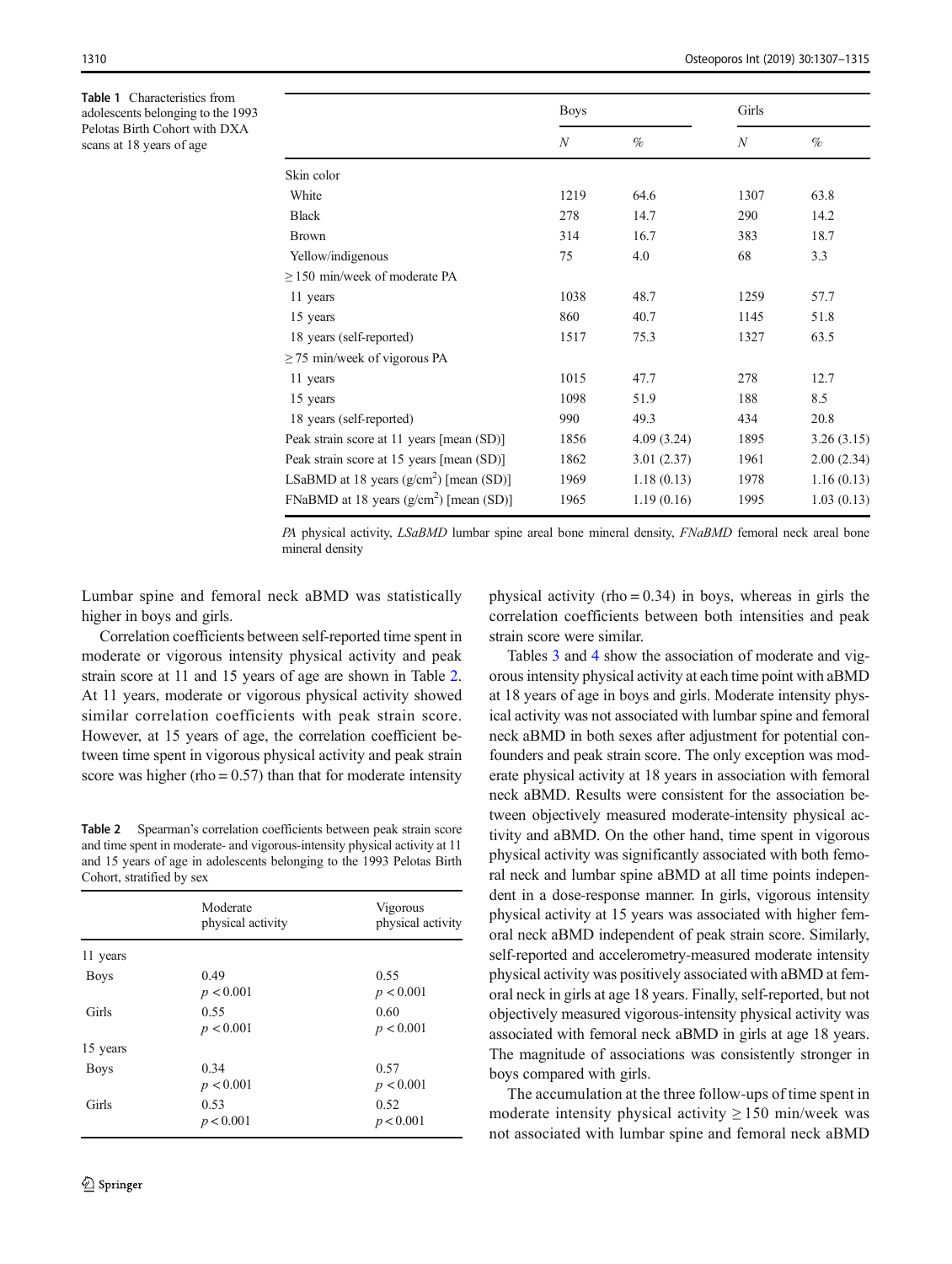<span id="page-4-0"></span>Table 3 Adjusted association between moderate and vigorous physical activity during adolescence and areal bone mineral density at lumbar spine and femoral neck at 18 years in boys from the 1993 Pelotas (Brazil) Birth Cohort

|                                                                           | Areal bone mineral density $(g/cm2)$ |                                            |                  |                  |                                            |                  |
|---------------------------------------------------------------------------|--------------------------------------|--------------------------------------------|------------------|------------------|--------------------------------------------|------------------|
|                                                                           | Lumbar spine $(L1-L4)$               |                                            |                  | Femoral neck     |                                            |                  |
|                                                                           | $\boldsymbol{n}$                     | $\beta$ coefficient<br>$(95\% \text{ CI})$ | $\boldsymbol{p}$ | $\boldsymbol{n}$ | $\beta$ coefficient<br>$(95\% \text{ CI})$ | $\boldsymbol{p}$ |
| Weekly time in MPA at 11 years <sup>a</sup> (tertiles) [mean (sd)]        |                                      |                                            | 0.835            |                  |                                            | 0.286            |
| 1st [49.9 (34.9)]                                                         | 755                                  | Ref.                                       |                  | 755              | Ref.                                       |                  |
| 2nd [162.5 (35.1)]                                                        | 567                                  | $0.00 (-0.02; 0.01)$                       |                  | 568              | $-0.01(-0.03;0.00)$                        |                  |
| 3rd [536.8 (432.0)]                                                       | 528                                  | $0.00 (-0.01; 0.02)$                       |                  | 525              | $-0.01(-0.03;0.01)$                        |                  |
| Weekly time in VPA at 11 years <sup>a</sup> (tertiles) [mean (sd)]        |                                      |                                            | 0.007            |                  |                                            | < 0.001          |
| 1st $[0(0)]$                                                              | 432                                  | Ref.                                       |                  | 430              | Ref.                                       |                  |
| 2nd [73.8 (36.3)]                                                         | 501                                  | 0.02(0.00; 0.04)                           |                  | 500              | $0.02$ $(0.00; 0.04)$                      |                  |
| 3rd [454.5 (358.5)]                                                       | 915                                  | 0.03(0.01; 0.05)                           |                  | 914              | 0.04(0.02; 0.07)                           |                  |
| Weekly time in MPA at 15 years <sup>b</sup> (tertiles) [mean (sd)]        |                                      |                                            | 0.735            |                  |                                            | 0.237            |
| 1st [20.2 (22.0)]                                                         | 704                                  | Ref.                                       |                  | 704              | Ref.                                       |                  |
| 2nd [121.9 (34.8)]                                                        | 634                                  | $0.00 (-0.02; 0.01)$                       |                  | 632              | $-0.01(-0.03; 0.01)$                       |                  |
| 3rd [483.6 (401.0)]                                                       | 524                                  | $-0.01(-0.02; 0.01)$                       |                  | 522              | $-0.02$ ( $-0.03$ ; 0.00)                  |                  |
| Weekly time in VPA at 15 years <sup>b</sup> (tertiles) [mean (sd)]        |                                      |                                            | < 0.001          |                  |                                            | < 0.001          |
| 1st $[0(0)]$                                                              | 455                                  | Ref.                                       |                  | 453              | Ref.                                       |                  |
| 2nd [77.9 (36.0)]                                                         | 404                                  | $0.01 (-0.01; 0.02)$                       |                  | 404              | 0.03(0.01; 0.05)                           |                  |
| 3rd [540.1 (418.4)]                                                       | 1003                                 | 0.03(0.02; 0.05)                           |                  | 1001             | 0.06(0.04; 0.08)                           |                  |
| Weekly time in MPA at 18 years (tertiles) [mean (sd)]                     |                                      |                                            | 0.345            |                  |                                            | 0.001            |
| 1st $[75.5 (51.8)]$                                                       | 525                                  | Ref.                                       |                  | 523              | Ref.                                       |                  |
| 2nd [265.3 (67.9)]                                                        | 663                                  | $0.01$ $(0.00; 0.03)$                      |                  | 660              | $0.02$ $(0.00; 0.04)$                      |                  |
| 3rd [980.3 (813.0)]                                                       | 781                                  | $0.01 (-0.01; 0.02)$                       |                  | 782              | 0.03(0.02; 0.05)                           |                  |
| Weekly time in VPA at 18 years (tertiles) [mean (sd)]                     |                                      |                                            | < 0.001          |                  |                                            | < 0.001          |
| 1st $[0(0)]$                                                              | 822                                  | Ref.                                       |                  | 819              | Ref.                                       |                  |
| 2nd [58.6 (17.2)]                                                         | 216                                  | 0.03(0.01; 0.05)                           |                  | 215              | 0.03(0.01; 0.06)                           |                  |
| 3rd [378.2 (293.5)]                                                       | 929                                  | 0.04(0.03; 0.06)                           |                  | 929              | 0.05(0.04;0.07)                            |                  |
| Daily time in objectively measured MPA at 18 years (tertiles) [mean (sd)] |                                      |                                            | 0.181            |                  |                                            | 0.001            |
| 1st $[94.1 (25.3)]$                                                       | 580                                  | Ref.                                       |                  | 578              | Ref.                                       |                  |
| 2nd [157.8 (17.0)]                                                        | 580                                  | 0.01(0.00; 0.03)                           |                  | 580              | 0.03(0.01; 0.05)                           |                  |
| 3rd [241.0 (44.8)]                                                        | 584                                  | 0.01(0.00; 0.03)                           |                  | 583              | 0.03(0.01; 0.05)                           |                  |
| Daily time in objectively measured VPA at 18 years (tertiles) [mean (sd)] |                                      |                                            | < 0.001          |                  |                                            | < 0.001          |
| 1st $[4.4 (2.1)]$                                                         | 579                                  | Ref.                                       |                  | 576              | Ref.                                       |                  |
| 2nd [12.3 (2.6)]                                                          | 583                                  | 0.03(0.01; 0.04)                           |                  | 583              | 0.04(0.02; 0.06)                           |                  |
| 3rd [29.6 (12.7)]                                                         | 582                                  | 0.04(0.02; 0.05)                           |                  | 582              | 0.06(0.05; 0.08)                           |                  |

MPA moderate physical activity, VPA vigorous physical activity

Adjusted for skin color, asset index at 11 years, current height and peak strain score at  $11<sup>a</sup>$  and  $15<sup>b</sup>$  years of age.

in both boys and girls after adjustment for confounders and peak strain score at 11 and 15 years of age. A dose-response association was found between time spent in vigorous physical activity  $\geq$  75 min/week and aBMD in boys since both lumbar spine and femoral neck aBMD were higher by increasing the number of periods in which the adolescents achieved the cutoff point. Boys who achieved  $\geq 75$  min/ week in vigorous intensity physical activity at all three time points had on average  $0.117$  g/cm<sup>2</sup> higher femoral neck aBMD than boys who never achieved this activity level. Girls who reached at least 75 min/week in vigorous physical activity at two follow-ups showed higher aBMD at 18 years of age than girls who never achieved this activity level. Less than 1% of girls were active according to this level at all three time points precluding any robust inference about this category (Fig. [1](#page-6-0)).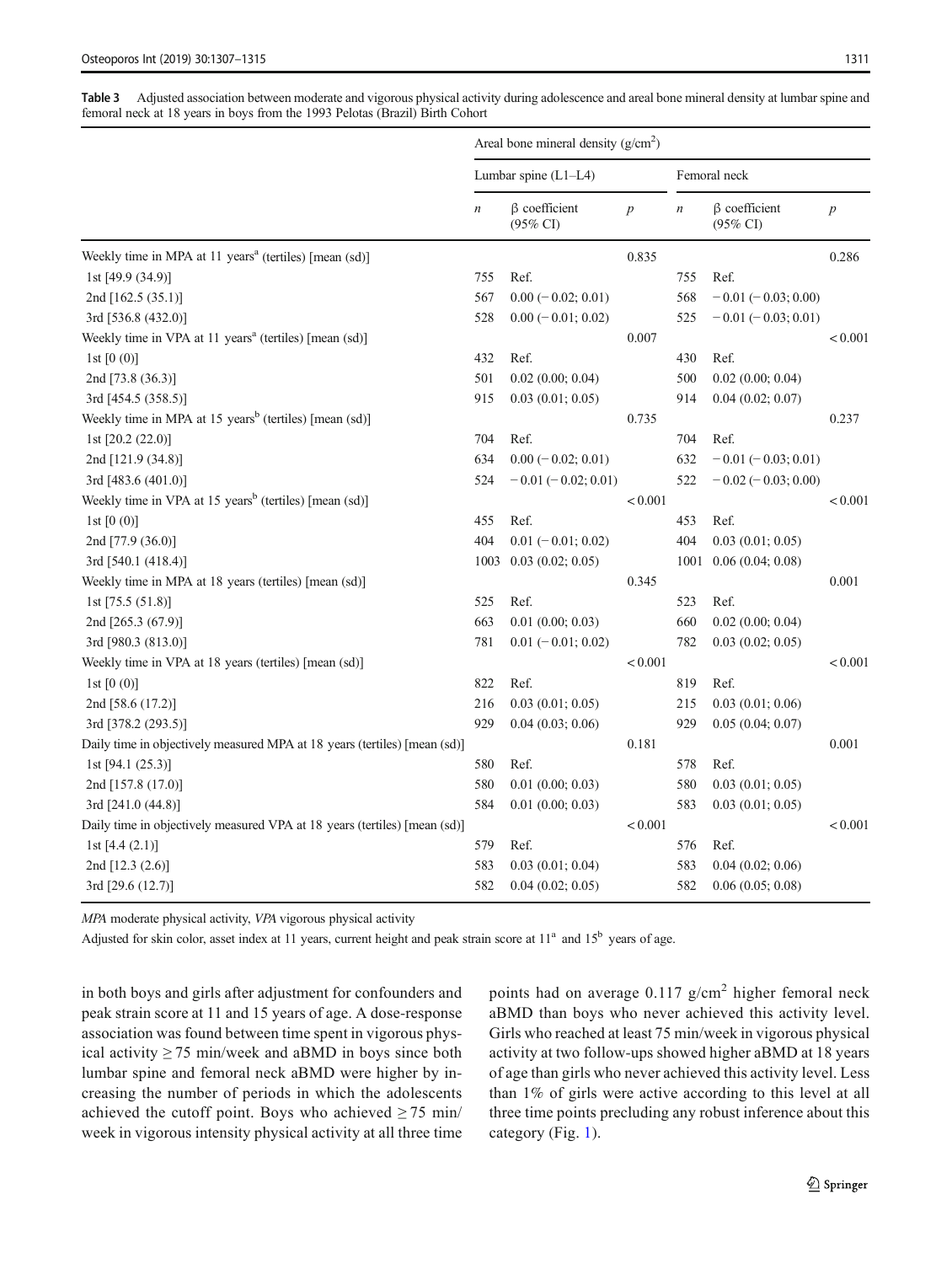|                                                                           | Areal bone mineral density $(g/cm2)$ |                                 |                  |                  |                                            |                  |
|---------------------------------------------------------------------------|--------------------------------------|---------------------------------|------------------|------------------|--------------------------------------------|------------------|
|                                                                           | Lumbar spine $(L1-L4)$               |                                 |                  | Femoral neck     |                                            |                  |
|                                                                           | $\boldsymbol{n}$                     | $\beta$ coefficient<br>(95% CI) | $\boldsymbol{p}$ | $\boldsymbol{n}$ | $\beta$ coefficient<br>$(95\% \text{ CI})$ | $\boldsymbol{p}$ |
| Weekly time in MPA at 11 years <sup>a</sup> (tertiles) [mean (sd)]        |                                      |                                 | 0.773            |                  |                                            | 0.534            |
| 1st $[56.6 (32.6)]$                                                       | 599                                  | Ref.                            |                  | 608              | Ref.                                       |                  |
| 2nd [164.0 (36.0)]                                                        | 585                                  | $0.00 (-0.01; 0.02)$            |                  | 588              | $0.00 (-0.02; 0.01)$                       |                  |
| 3rd [529.2 (392.3)]                                                       | 688                                  | $0.01 (-0.01; 0.02)$            |                  | 691              | $0.01 (-0.01; 0.02)$                       |                  |
| Weekly time in VPA at 11 years <sup>a</sup> (tertiles) [mean (sd)]        |                                      |                                 | 0.413            |                  |                                            | 0.572            |
| 1st $[0(0)]$                                                              | 1258                                 | Ref.                            |                  | 1270             | Ref.                                       |                  |
| 2nd [60.4 (35.9)]                                                         | 369                                  | $0.01 (-0.01; 0.03)$            |                  | 372              | $0.01 (-0.01; 0.03)$                       |                  |
| 3rd [352.5 (299.0)]                                                       | 246                                  | $0.01 (-0.01; 0.03)$            |                  | 246              | $0.01 (-0.01; 0.03)$                       |                  |
| Weekly time in MPA at 15 years <sup>b</sup> (tertiles) [mean (sd)]        |                                      |                                 | 0.292            |                  |                                            | 0.347            |
| 1st $[19.0 (21.1)]$                                                       | 559                                  | Ref.                            |                  | 566              | Ref.                                       |                  |
| 2nd [126.5 (35.5)]                                                        | 642                                  | $0.00 (-0.01; 0.01)$            |                  | 645              | $-0.01$ ( $-0.02$ ; 0.01)                  |                  |
| 3rd [451.4 (313.4)]                                                       | 741                                  | $0.01$ $(0.00; 0.03)$           |                  | 747              | $0.00 (-0.01; 0.02)$                       |                  |
| Weekly time in VPA at 15 years <sup>b</sup> (tertiles) [mean (sd)]        |                                      |                                 | 0.301            |                  |                                            | 0.035            |
| 1st $[0(0)]$                                                              | 1559                                 | Ref.                            |                  | 1570             | Ref.                                       |                  |
| 2nd [65.0 (38.0)]                                                         | 225                                  | $0.01 (-0.01; 0.03)$            |                  | 227              | $0.02$ $(0.00; 0.04)$                      |                  |
| 3rd [365.1 (339.2)]                                                       | 158                                  | 0.02(0.00; 0.04)                |                  | 161              | 0.03(0.01; 0.05)                           |                  |
| Weekly time in MPA at 18 years (tertiles) [mean (sd)]                     |                                      |                                 | 0.062            |                  |                                            | 0.045            |
| 1st $[70.6 (51.6)]$                                                       | 790                                  | Ref.                            |                  | 797              | Ref.                                       |                  |
| 2nd [255.3 (67.7)]                                                        | 671                                  | $0.00 (-0.01; 0.02)$            |                  | 672              | $0.01$ $(0.00; 0.02)$                      |                  |
| 3rd [825.0 (649.2)]                                                       | 517                                  | $0.02$ $(0.00; 0.03)$           |                  | 526              | $0.02$ $(0.00; 0.03)$                      |                  |
| Weekly time in VPA at 18 y (tertiles) [mean (sd)]                         |                                      |                                 | 0.256            |                  |                                            | < 0.001          |
| 1st $[0(0)]$                                                              | 1478                                 | Ref.                            |                  | 1489             | Ref.                                       |                  |
| 2nd [58.3 (21.4)]                                                         | 102                                  | $0.00 (-0.02; 0.03)$            |                  | 105              | $0.00 (-0.03; 0.02)$                       |                  |
| 3rd [306.6 (203.6)]                                                       | 398                                  | 0.01(0.00; 0.03)                |                  | 401              | 0.03(0.01; 0.04)                           |                  |
| Daily time in objectively measured MPA at 18 years (tertiles) [mean (sd)] |                                      |                                 | 0.020            |                  |                                            | < 0.001          |
| 1st [84.5 (19.1)]                                                         | 593                                  | Ref.                            |                  | 601              | Ref.                                       |                  |
| 2nd [128.8 (11.5)]                                                        | 604                                  | $0.00 (-0.02; 0.01)$            |                  | 606              | $0.01 (-0.01; 0.02)$                       |                  |
| 3rd [191.6 (40.7)]                                                        | 601                                  | 0.02(0.00; 0.03)                |                  | 605              | $0.03$ $(0.02; 0.05)$                      |                  |
| Daily time in objectively measured VPA at 18 years (tertiles) [mean (sd)] |                                      |                                 | 0.089            |                  |                                            | 0.150            |
| 1st $[2.0 (1.0)]$                                                         | 597                                  | Ref.                            |                  | 602              | Ref.                                       |                  |
| 2nd [5.7 (1.2)]                                                           | 599                                  | $0.00 (-0.01; 0.02)$            |                  | 603              | $0.00 (-0.01; 0.02)$                       |                  |
| 3rd [15.7 (8.4)]                                                          | 602                                  | 0.02(0.00; 0.03)                |                  | 607              | $0.01$ $(0.00; 0.03)$                      |                  |

<span id="page-5-0"></span>Table 4 Adjusted association between moderate and vigorous physical activities during adolescence and areal bone mineral density at lumbar spine and femoral neck at 18 years in girls from the 1993 Pelotas (Brazil) Birth Cohort

MPA moderate physical activity, VPA vigorous physical activity

Adjusted for skin color, asset index at 11 years, current height and peak strain score at  $11^a$  and  $15^b$  years of age.

# **Discussion**

This study investigated longitudinal and cross-sectional associations between physical activity and aBMD with focus in differences according to physical activity intensity. We observed that vigorous physical activity was more strongly related to aBMD than moderate physical activity in both sexes. Results were more consistent in boys, but engagement in vigorous activities from the middle to the end of adolescence seems to be related to higher values of femoral neck aBMD, an important site related to osteoporotic fractures in later life. Although there was moderate correlation coefficient between vigorous physical activity and peak strain score, the association of vigorous-intensity physical activity with aBMD was independent of the impact of physical activity. In general, results were consistent when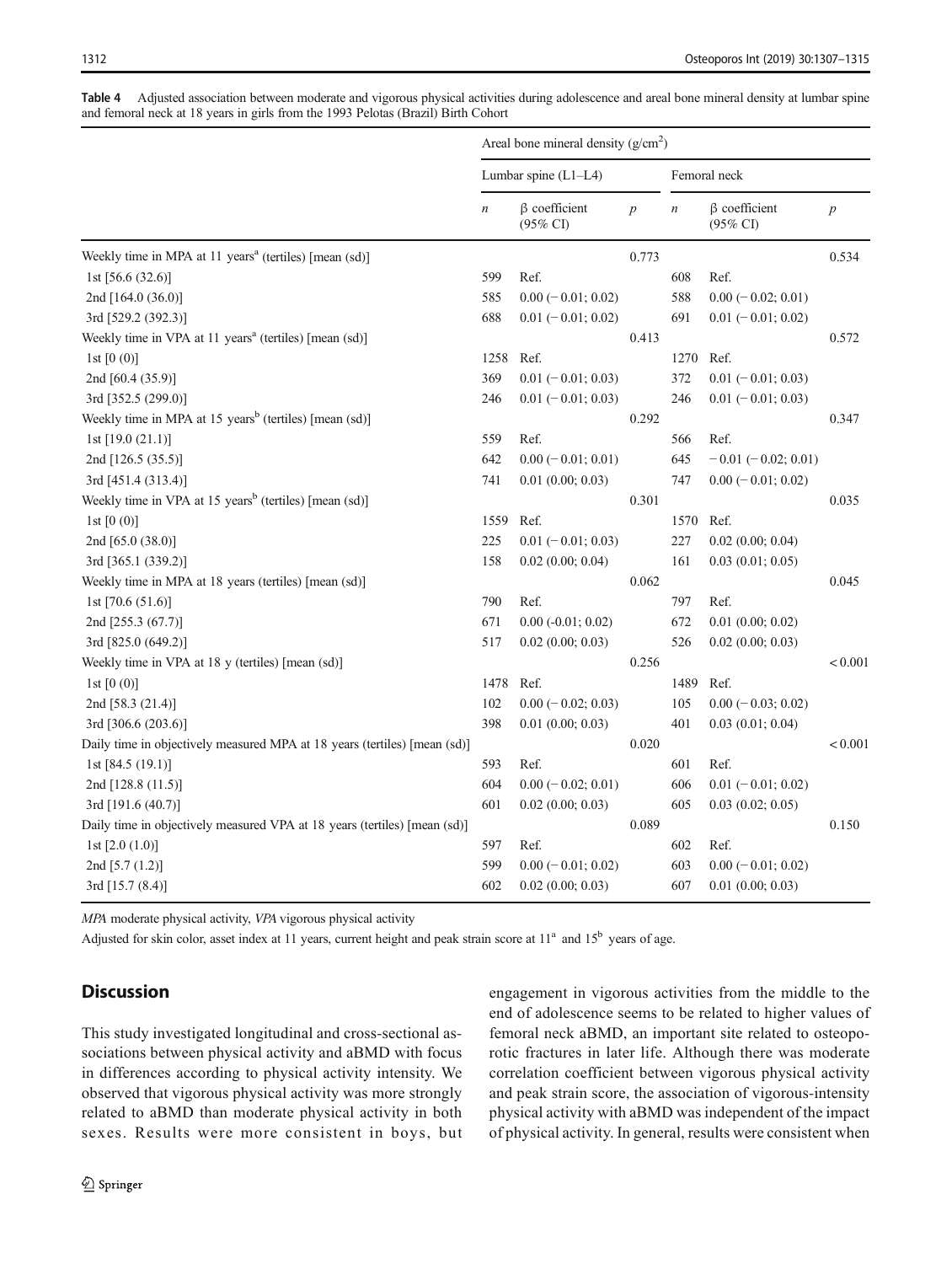<span id="page-6-0"></span>

Fig. 1 Trajectory of physical activity from 11 to 18 years and areal bone mineral density at lumbar spine and femoral neck in boys and girls belonging to the 1993 Pelotas Birth Cohort

objectively measured moderate and vigorous physical activities were used in the analyses. Analyses considering the accumulation at the three follow-ups highlighted the results since aBMD at 18 years of age was higher according to the number of follow-ups in which boys reached at least 75 min/ week in vigorous physical activity.

Bone density measurements cannot identify individuals who will have a fracture but they predict risk of fracture. A recent meta-analysis showed that − 1 SD in spine aBMD is related to 2.3 times higher risk for vertebral fractures whereas − 1 SD in hip aBMD increases the risk for hip fractures 2.6 times [\[30\]](#page-8-0). Boys who did not reach 75 min/week of vigorous physical activity at any time point had a lumbar spine aBMD 0.3 SD below the average of all boys, whereas boys who reached the same criterion at all the three time points had a lumbar spine aBMD 0.3 SD above average. Thus, if these differences in activity levels between groups persist over time, those categorized as active throughout the study period may have around 80% lower risk for vertebral fractures in the future compared to those who did not reach our criterion at any time point. A similar calculation suggests that boys who reached 75 min/ week in vigorous-intensity physical activity at every time point have around 120% lower risk for hip fractures than boys who did not reach it. In girls, those in the highest tertile in the time spent in vigorous physical activity at 18 years of age had 40% lower risk for hip fracture than girls in the lowest tertile accepting the maintenance of the distribution of data over time.

Vigorous physical activity at 11 years of age was also positively related to femoral neck aBMD in girls, prior to the adjustment to peak strain score but adjusted to other confounders in the same age (data not shown). This may indicate long-term importance of vigorous physical activity to bone health that is also dependent of impact of the activities. On the other hand, the magnitude of association between PA and aBMD was positively associated with the intensity of activity and was slightly attenuated after adjustment for peak strain score. This may reinforce the relevance of including the role of vigorous intensity PA for bone health in the public health guidelines [[18](#page-8-0)].

The importance of vigorous intensity physical activity for improving bone mass in our population is strengthened by findings from accumulation or stability in physical activity according to the intensity. Those who achieved the PA guidelines for VPA at all three time points had significantly higher aBMD at age 18 years, however, this was not observed concerning moderate intensity physical activity. This suggests consistency in our results since different instruments were used in these participants and direction and magnitude did not change.

Previous studies have found a sustained effect of physical activity at earlier ages on bone mass during adolescence or young adulthood [[32](#page-8-0)–[34](#page-8-0)]. These findings corroborate with our results concerning the cumulative effect of vigorous physical activity during adolescence on aBMD, indicating that any point of adolescence is a "window of opportunity^ to increase bone mass by participating in vigorous-intensity physical activity.

Findings from the current study indicated that the coefficients of the association between vigorous physical activity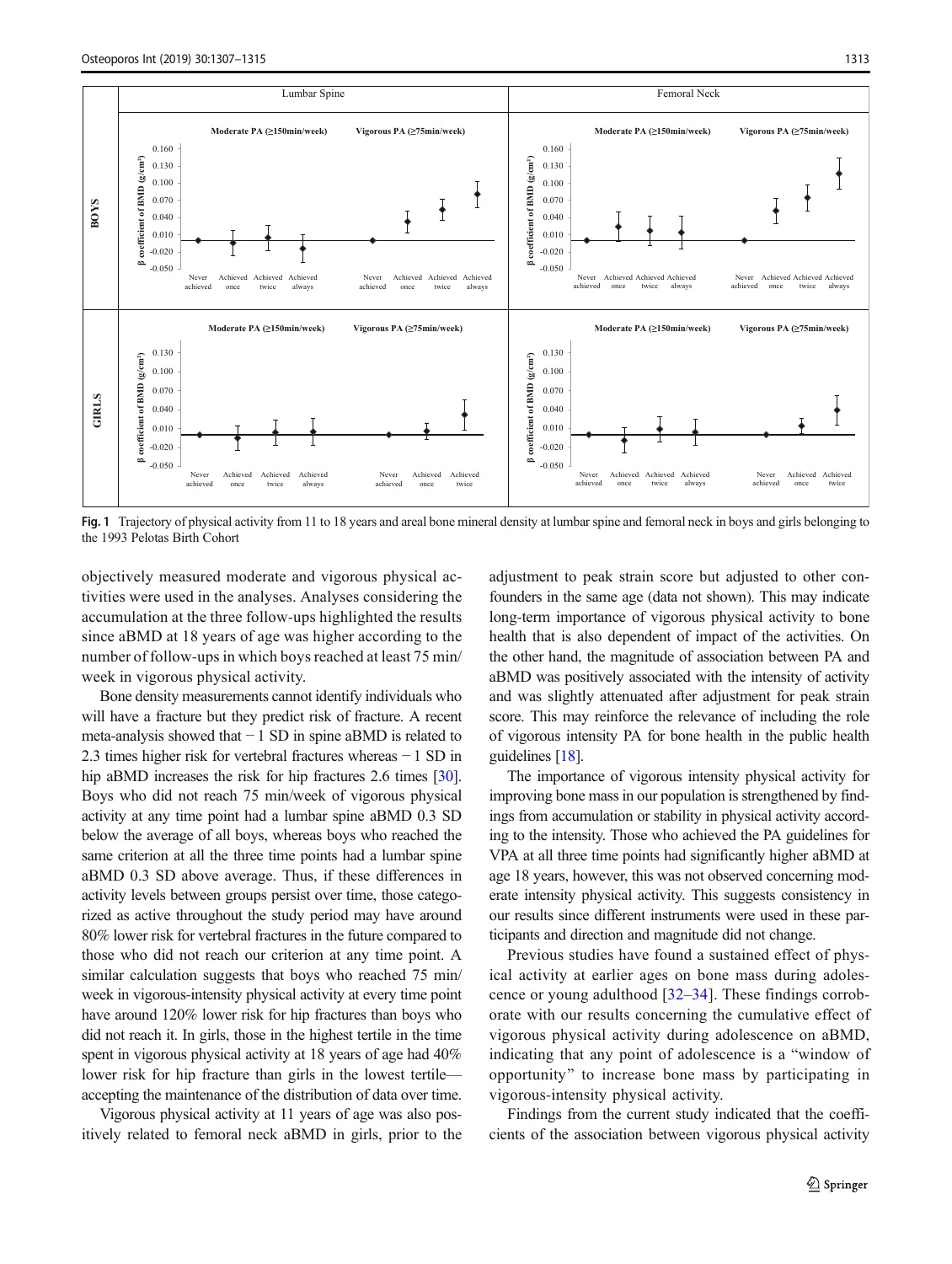<span id="page-7-0"></span>and aBMD were higher in boys. First, girls spend less time in vigorous physical activity than boys (Median, 11 years–0 vs. 120; 15 years, 0 vs. 150; 18 years, 210 vs. 300 from self-report and 5.6 vs. 12.1). Thus, boys and girls in the same tertile are not exposed to the same amount of time spent in vigorous intensity physical activity. Differences in physical activity between boys and girls and different associations with aBMD were previously described in other cohort studies [\[35\]](#page-8-0) and corroborate with suggestion of a sensitivity of bone from physical activity that favors males [[36,](#page-8-0) [37\]](#page-8-0). In addition to higher sensitivity to mechanical loading, boys during adolescence are more exposed to testosterone, an important sexual hormone that mediates several mechanisms engaged on increase of bone mass [[38](#page-8-0)] and muscle mass—which is positively related to bone mass [[39\]](#page-8-0). Taken together, this may explain the greater magnitude of associations from vigorous intensity physical activity on bone density observed in boys.

The use of different instruments to assess physical activity is a limitation of this study. However, results from these different questionnaires were in the same direction, what reinforce our findings. In addition, findings from accelerometers were, in general, consistent with that from self-reported instruments. Unfortunately, we did not have information about types of activities performed at age 18 years precluding the possibility to adjust for peak strain score at this age. On the other hand, we were able to discriminate between objectively measured moderate and vigorous intensity physical activity. Finally, repeated information on physical activity from the beginning to the end of adolescence made it possible to examine associations at each time point individually and in a combined physical activity score, although group-based trajectory models could not be described due to the characteristics of the data distribution. Another important limitation is that we do not have information on aBMD at previous time points. Thus, we could not adjust the analyses for previous aBMD. Ultimately, we do not have information on ethnicity. However, as reported in the 1982 Pelotas Cohort, selfclassification as black and white is strongly correlated with individual proportions of African and European ancestry [[40\]](#page-8-0).

Because we tested for the association of eight different exposures with two different outcomes, the observed associations might have occurred by chance due to inflations in type-1 error. However, it is important to consider that these exposures, as well as both outcomes, are correlated with one another, so the inflation is smaller than one would expect based on the number of exposures alone. Moreover, the association for moderate and vigorous physical activity at 18 years with lumbar spine and femoral neck aBMD was observed also considering objectively measurement of physical activity and the observed number of associations that achieved conventional levels of statistical significance was higher than what would be expected by chance alone.

In summary, we conclude that vigorous-intensity physical activity was associated with higher bone density at both

lumbar spine and femoral neck, relevant anatomical sites of osteoporotic fractures, during adolescence—a critical time of peak bone gain—whereas time spent in moderate physical activity was not associated with bone mass. Results were independent of impact of the activities and suggested that physical activity guidelines should take into account the importance of vigorous intensity physical activity to improve bone health. The findings were more pronounced in boys than in girls. However, based on our results, vigorous intensity physical activity probably has potential to avoid future health problems related to low bone density in both sexes.

Acknowledgements This article is based on data from the study "Pelotas" Birth Cohort, 1993" conducted by Postgraduate Program in Epidemiology at Universidade Federal de Pelotas with the collaboration of the Brazilian Public Health Association (ABRASCO). From 2004 to 2013, the Wellcome Trust supported the 1993 birth cohort study. The European Union, National Support Program for Centers of Excellence (PRONEX), the Brazilian National Research Council (CNPq), and the Brazilian Ministry of Health supported previous phases of the study. Authors also acknowledge the MRC Epidemiology PA Programme for assisting with analyses and support of activity monitors funding bodies Medical Research Council and Research Council of Norway.

#### Compliance with ethical standards

#### Conflict of interest None.

Open Access This article is distributed under the terms of the Creative Commons Attribution 4.0 International License (http:// creativecommons.org/licenses/by/4.0/), which permits use, duplication, adaptation, distribution and reproduction in any medium or format, as long as you give appropriate credit to the original author(s) and the source, provide a link to the Creative Commons license, and indicate if changes were made.

Publisher's note Springer Nature remains neutral with regard to jurisdictional claims in published maps and institutional affiliations.

## **References**

- 1. Lee IM, Shiroma EJ, Lobelo F, Puska P, Blair SN, Katzmarzyk PT (2012) Effect of physical inactivity on major non-communicable diseases worldwide: an analysis of burden of disease and life expectancy. Lancet 380(9838):219–229. [https://doi.org/10.1016/](https://doi.org/10.1016/S0140-6736(12)61031-9) [S0140-6736\(12\)61031-9](https://doi.org/10.1016/S0140-6736(12)61031-9)
- 2. Heaney RP, Abrams S, Dawson-Hughes B, Looker A, Marcus R, Matkovic V et al (2000) Peak bone mass. Osteoporos Int 11(12): 985–1009. <https://doi.org/10.1007/s001980070020>
- 3. Guadalupe-Grau A, Fuentes T, Guerra B, Calbet JA (2009) Exercise and bone mass in adults. Sports Med 39(6):439–468. <https://doi.org/10.2165/00007256-200939060-000022>
- 4. Kemper HC, Bakker I, Twisk JW, van Mechelen W (2002) Validation of a physical activity questionnaire to measure the effect of mechanical strain on bone mass. Bone 30(5):799–804
- 5. Neville CE, Murray LJ, Boreham CA, Gallagher AM, Twisk J, Robson PJ et al (2002) Relationship between physical activity and bone mineral status in young adults: the Northern Ireland Young Hearts Project. Bone 30(5):792–798